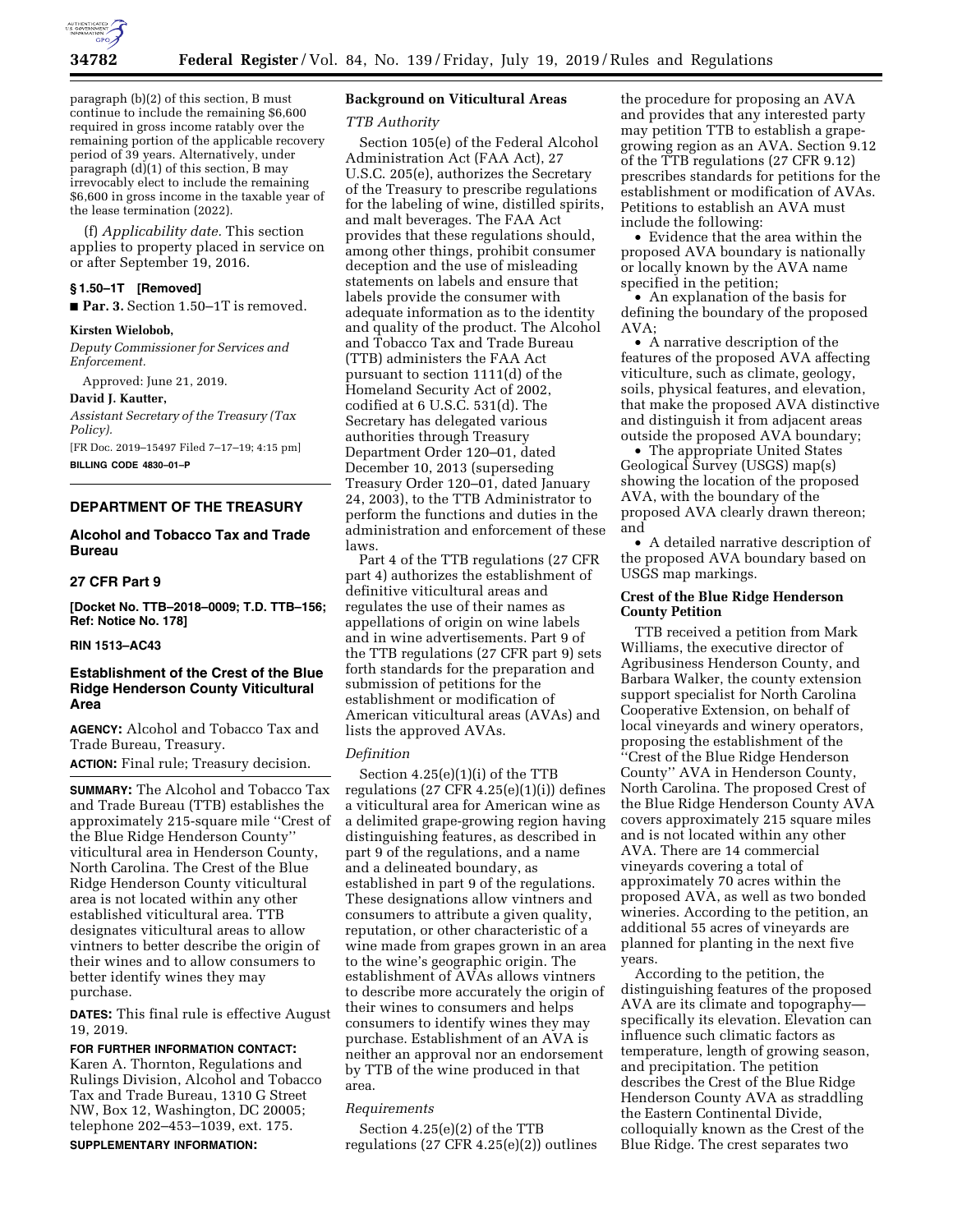physiographic provinces, the Blue Ridge Escarpment, which covers the southern and eastern portions of the proposed AVA, and the Blue Ridge Plateau, which covers the northern and western portions of the proposed AVA. The Blue Ridge Escarpment rises steeply, so that this region of the proposed AVA has an average elevation more than 950 feet higher than the region immediately south, and more than 1,200 feet higher than the region immediately east. To the northwest of the proposed AVA lies the Asheville Basin, along the valley through which the French Broad River flows. Although the Asheville Basin sits at a similar elevation to the proposed AVA, the hills and mountains surrounding the Asheville Basin rise to some of the highest elevations of the entire Appalachian Chain, with an average elevation more than 800 feet higher than in the proposed AVA. Meanwhile, the areas to the west of the proposed AVA rise an average of more than 400 feet higher than the proposed AVA. Thus, the proposed AVA's position straddling the Crest of the Blue Ridge gives it an intermediate elevation, higher than the areas to the south and east, while lower than the areas to the north and west.

Similarly, the proposed AVA's position along the Crest of the Blue Ridge gives it a distinct climate compared to surrounding regions. The proposed AVA, along with the similarly situated Asheville Basin, has an average temperature in the warm 63–67 °F range, compared to the regions immediately east and south, which have hotter average temperatures in the 67–72 °F range. The regions to the west, and the mountains and hills immediately north, of the proposed AVA have cooler average temperatures in the 59–63 °F range. The proposed AVA's transitional temperature and elevation from the higher and cooler regions to the north and west, and the lower and warmer region to the south and east, are reflected in precipitation levels and growing season length. The growing season of the proposed AVA spans 200– 220 days, shorter than the 220–240 day growing season to the south and 210– 240 day growing season to the east of the proposed AVA, but slightly longer than the 180–210 day growing season to the north (excluding the Asheville Basin), and the 170–210 day growing season to the west of the proposed AVA. The length of the growing season affects the grape varietals that can be grown in a region, and the petitioners single out such grape varietals as Cabernet Franc, Cabernet Sauvignon, Chardonnay, and Vidal Blanc as good fits for the proposed

AVA, given the length of its growing season.

Similarly, the proposed AVA has average annual precipitation levels lower than the regions east, south, and west of the proposed AVA, but higher than the regions north of the proposed AVA, including the Asheville Basin, the latter which has average annual precipitation levels approximately fifteen inches lower than the proposed AVA. According to the petition, these intermediate precipitation levels are viticulturally significant, because excessive rainfall can cause excess vine and leaf growth, promote fungal disease, and attract insects, whereas too little rainfall can stress or even kill the vines.

## **Notice of Proposed Rulemaking and Comments Received**

TTB published Notice No. 178 in the **Federal Register** on December 6, 2018 (83 FR 62743), proposing to establish the Crest of the Blue Ridge Henderson County AVA. In the notice, TTB summarized the evidence from the petition regarding the name, boundary, and distinguishing features for the proposed AVA. The notice also compared the distinguishing features of the proposed AVA to the surrounding areas. For a detailed description of the evidence relating to the name, boundary, and distinguishing features of the proposed AVA, and for a detailed comparison of the distinguishing features of the proposed AVA to the surrounding areas, see Notice No. 178. In Notice No. 178, TTB solicited comments on the accuracy of the name, boundary, and other required information submitted in support of the petition. The comment period closed on February 4, 2019.

### *Comments Received*

In response to Notice No. 178, TTB received five comments. Commenters included the general manager of a local vineyard, a local resident, wine consumers, and Congressman Mark Meadows of North Carolina.

All of the comments supported the proposed AVA, generally due to the potential of the AVA designation to raise consumer and industry awareness of the distinctive nature of locally grown wines. The comments did not raise any new issues concerning the proposed AVA. TTB received no comments opposing the establishment of the Crest of the Blue Ridge Henderson County AVA.

### **TTB Determination**

After careful review of the petition and the comments received in response to Notice No. 178, TTB finds that the

evidence provided by the petitioner supports the establishment of the Crest of the Blue Ridge Henderson County AVA. Accordingly, under the authority of the FAA Act, section 1111(d) of the Homeland Security Act of 2002, and parts 4 and 9 of the TTB regulations, TTB establishes the ''Crest of the Blue Ridge Henderson County'' AVA in Henderson County, North Carolina, effective 30 days from the publication date of this document.

### **Boundary Description**

See the narrative description of the boundary of the Crest of the Blue Ridge Henderson County AVA in the regulatory text published at the end of this final rule.

#### **Maps**

The petitioner provided the required maps, and they are listed below in the regulatory text.

#### **Impact on Current Wine Labels**

Part 4 of the TTB regulations prohibits any label reference on a wine that indicates or implies an origin other than the wine's true place of origin. For a wine to be labeled with an AVA name or with a brand name that includes an AVA name, at least 85 percent of the wine must be derived from grapes grown within the area represented by that name, and the wine must meet the other conditions listed in 27 CFR 4.25(e)(3). If the wine is not eligible for labeling with an AVA name and that name appears in the brand name, then the label is not in compliance and the bottler must change the brand name and obtain approval of a new label. Similarly, if the AVA name appears in another reference on the label in a misleading manner, the bottler would have to obtain approval of a new label. Different rules apply if a wine has a brand name containing an AVA name that was used as a brand name on a label approved before July 7, 1986. See 27 CFR 4.39(i)(2) for details.

With the establishment of this AVA, its name, ''Crest of the Blue Ridge Henderson County'' will be recognized as a name of viticultural significance under § 4.39(i)(3) of the TTB regulations (27 CFR 4.39(i)(3)). The text of the regulation clarifies this point. Consequently, wine bottlers using the name ''Crest of the Blue Ridge Henderson County'' in a brand name, including a trademark, or in another label reference as to the origin of the wine, will have to ensure that the product is eligible to use the AVA name as an appellation of origin. TTB is not designating ''Crest of the Blue Ridge,'' standing alone, or ''Blue Ridge,''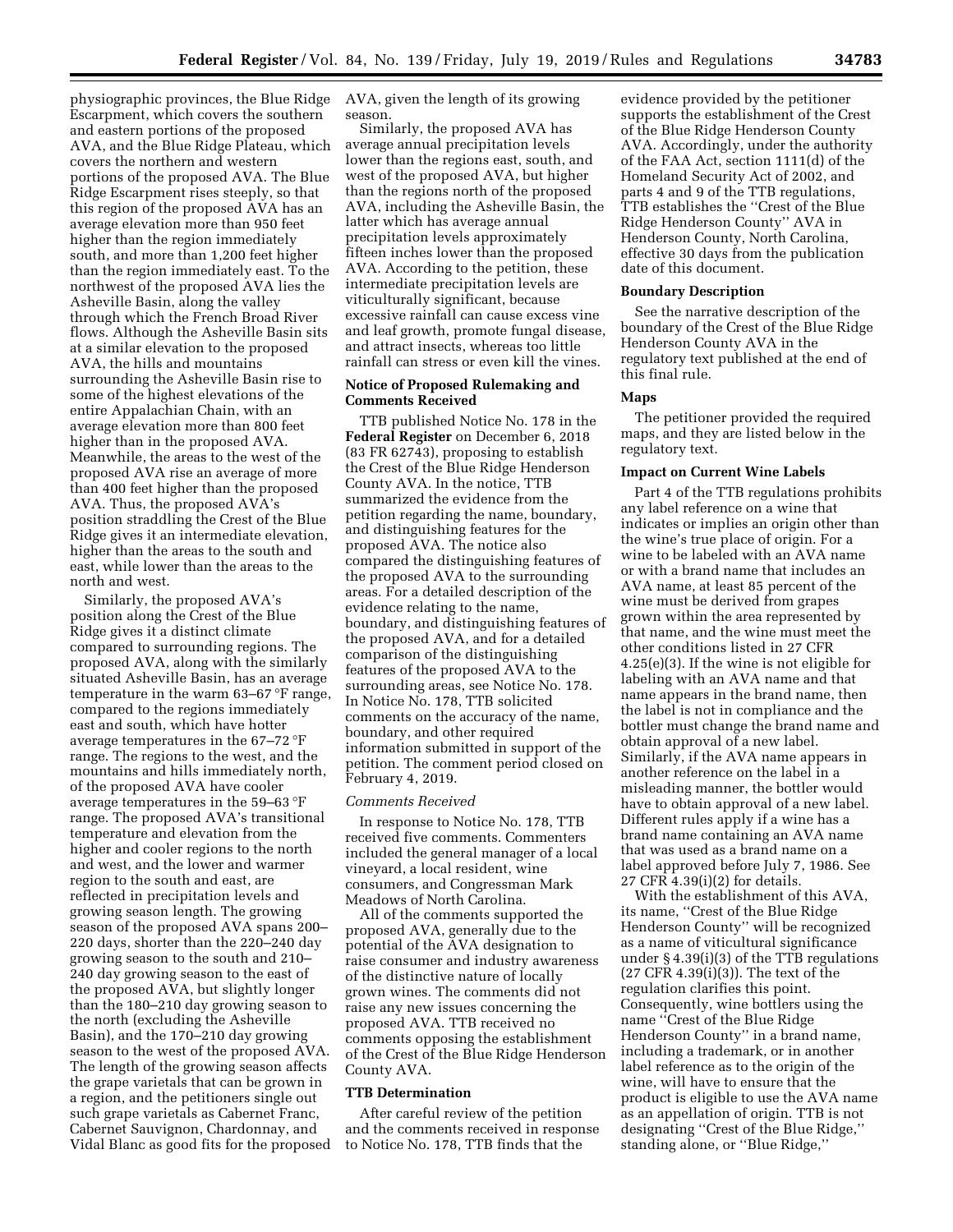standing alone, as terms of viticultural significance, because the Blue Ridge Mountains and the ridgeline forming the Crest of the Blue Ridge both cover a multi-State area significantly larger than the region of the AVA, which lies entirely within Henderson County, North Carolina. The establishment of the Crest of the Blue Ridge Henderson County AVA will not affect any existing AVA. The establishment of the Crest of the Blue Ridge Henderson County AVA will allow vintners to use ''Crest of the Blue Ridge Henderson County'' as an appellation of origin for wines made primarily from grapes grown within the Crest of the Blue Ridge Henderson County AVA if the wines meet the eligibility requirements for the appellation.

# **Regulatory Flexibility Act**

TTB certifies that this regulation will not have a significant economic impact on a substantial number of small entities. The regulation imposes no new reporting, recordkeeping, or other administrative requirement. Any benefit derived from the use of an AVA name would be the result of a proprietor's efforts and consumer acceptance of wines from that area. Therefore, no regulatory flexibility analysis is required.

### **Executive Order 12866**

It has been determined that this final rule is not a significant regulatory action as defined by Executive Order 12866 of September 30, 1993. Therefore, no regulatory assessment is required.

### **Drafting Information**

Trevar D. Kolodny of the Regulations and Rulings Division drafted this final rule.

### **List of Subjects in 27 CFR Part 9**

Wine.

### **The Regulatory Amendment**

For the reasons discussed in the preamble, TTB amends title 27, chapter I, part 9, Code of Federal Regulations, as follows:

## **PART 9—AMERICAN VITICULTURAL AREAS**

■ 1. The authority citation for part 9 continues to read as follows:

**Authority:** 27 U.S.C. 205.

### **Subpart C—Approved American Viticultural Areas**

 $\blacksquare$  2. Add § 9.266 to read as follows:

### **§ 9.266 Crest of the Blue Ridge Henderson County.**

(a) *Name.* The name of the viticultural area described in this section is ''Crest of the Blue Ridge Henderson County''. For purposes of part 4 of this chapter, ''Crest of the Blue Ridge Henderson County'' is a term of viticultural significance.

(b) *Approved maps.* The nine United States Geological Survey (USGS) 1:24,000 scale topographic maps used to determine the boundary of the Crest of the Blue Ridge Henderson County viticultural area are titled:

(1) Black Mountain, North Carolina, 1941; photorevised 1978;

(2) Bat Cave, North Carolina, 1997; (3) Cliffield Mountain, North

Carolina, 1946; photorevised 1991;

(4) Saluda, North Carolina–South Carolina, 1983 (provisional edition);

(5) Zirconia, North Carolina–South Carolina, 1997;

(6) Standingstone Mountain, South Carolina–North Carolina, 1997;

(7) Horse Shoe, North Carolina, 1997; (8) Hendersonville, North Carolina, 1997; and

(9) Fruitland, North Carolina, 1997. (c) *Boundary.* The Crest of the Blue Ridge Henderson County viticultural area is located in Henderson County, North Carolina. The boundary of the Crest of the Blue Ridge Henderson County viticultural area is as described below:

(1) The beginning point is on the Black Mountain map at the 4,412-foot elevation marker atop Little Pisgah Mountain, along the shared Buncombe– Henderson county line. From the beginning point, proceed southeast along the Buncombe–Henderson county line approximately 4.4 miles, crossing onto the Bat Cave map, to the intersection of the Buncombe– Henderson county line with the shared Henderson–Rutherford county line; then

(2) Proceed southerly along the shared Henderson–Rutherford county line approximately 5.1 miles to its intersection with the Polk county line; then

(3) Proceed southwest along the shared Henderson–Polk county line approximately 14.9 miles, crossing over the Cliffield Mountain map and onto the Saluda map, to its intersection with the North Carolina–South Carolina border; then

(4) Proceed westerly along the North Carolina–South Carolina border approximately 8.1 miles, crossing onto the Zirconia map, to the 3,058-foot elevation marker atop Big Top Mountain; then

(5) Proceed northwest in a straight line approximately 2.0 miles, crossing onto the Standingstone Mountain map, to the center of the highest closing contour atop Maybin Mountain; then

(6) Proceed northeast in a straight line approximately 2.2 miles, crossing back onto the Zirconia map, to the intersection of an unnamed road, known locally as County Road 1113/Maybin Road, with Mountain Valley Road, also known as County Road 1109/Cabin Creek Road; then

(7) Proceed northwest along Mountain Valley Road/County Road 1109/Cabin Creek Road approximately 1.3 miles, crossing back onto the Standingstone Mountain map, to its intersection with Pinnacle Mountain Road; then

(8) Proceed northwest in a straight line approximately 1.0 mile to the intersection of Little Cove Creek with the 2,800-foot elevation contour; then

(9) Proceed westerly along the 2,800 foot elevation contour approximately 2.4 miles to its intersection with an unnamed creek on the north slope of Stone Mountain that flows into Jeffers Lake; then

(10) Proceed southwest in a straight line approximately 2.0 miles to the intersection of the shared Henderson– Transylvania county line with the Dupont State Forest boundary atop Hickory Mountain; then

(11) Proceed northeast along the Henderson–Transylvania county line approximately 2.6 miles, crossing onto the Horse Shoe map, to its intersection with an unnamed road, known locally as Clipper Lane, on the hilltop above the Sentell Cemetery; then

(12) Proceed northeast in a straight line approximately 1.6 miles to the center of the highest closing contour atop Jeter Mountain; then

(13) Proceed southeast in a straight line approximately 1.3 miles to the center of the highest closing contour atop Evans Mountain; then

(14) Proceed northeast in a straight line approximately 2.0 miles to the center of the highest closing contour atop Wolf Mountain; then

(15) Proceed northeast in a straight line approximately 1.2 miles to the center of the highest closing contour atop Drake Mountain; then

(16) Proceed northwest in a straight line approximately 0.7 mile to the center of the highest closing contour atop Cantrell Mountain; then

(17) Proceed northeast in a straight line approximately 3.3 miles to the 2,618-foot elevation marker on the northeast slope of Long John Mountain; then

(18) Proceed northeast in a straight line approximately 1.4 miles, crossing onto the Hendersonville map, to the